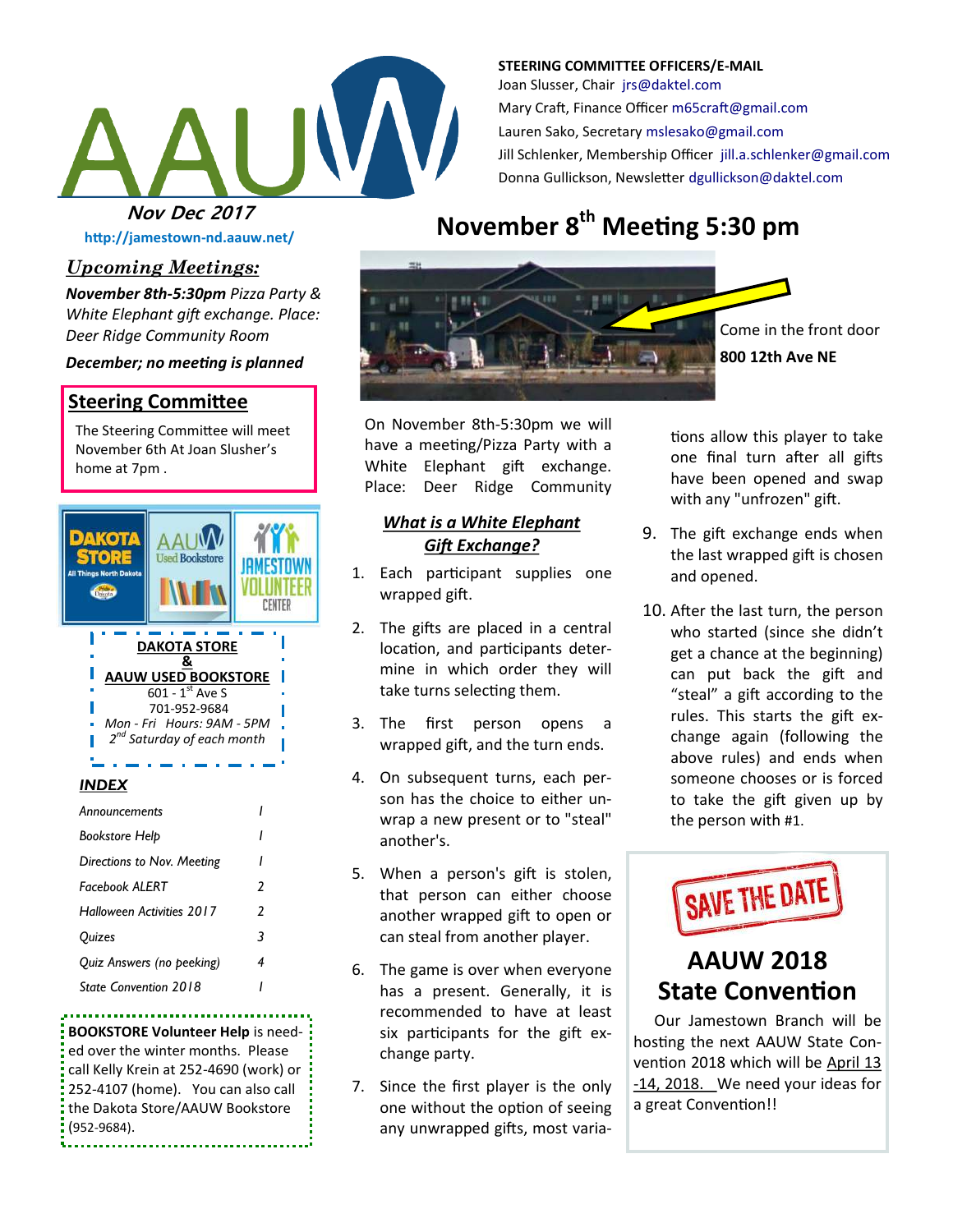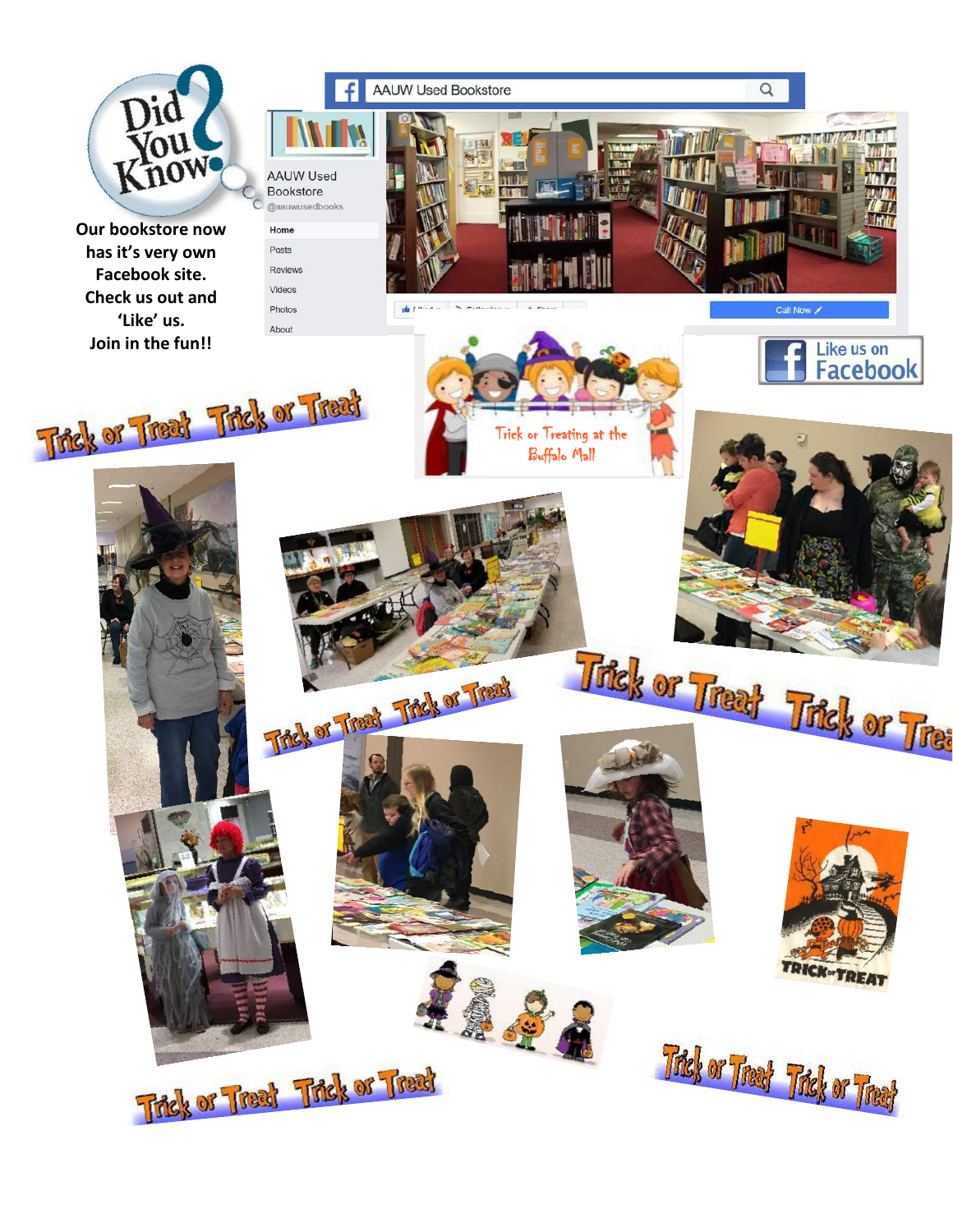### **NOVEMBER TRIVIA QUIZ**

1. What is it that you are supposed to grow in November? a. Carrots b. A Moustache c. Parsley

d. Winter Wheat

2. Which infamous criminal was born on the 12th of November, 1934? a. John Gacy b. Charles Mason c. Ted Bundy d. Al Capone

3. Which famous British children's author was born in November?

 a. Ian Fleming b. C.S. Lewis c. Edgar Rice Burroughs d. Charles Dickens

4. If you were born on the 26th of November, what would your Zodiac sign be?

 a. Sagittarius b. Capricorn c. Leo d. Gemini

5. What is the birthstone for November? a. Topaz b. Ruby c. Garnet d. Aquamarine

6. What is the flower for November? a. Gardenia b. Orchid c. Chrysanthemum d. Lilly

7. On which day is Veteran's Day celebrated?

a. 5 b. 11 c. 20 d. 26

8. What holiday do Americans celebrate in the month of November?

 a. Independence b. Easter c. Thanksgiving d. Labor Day

9. "Dull November brings the blast, then the leaves are whirling fast." Who made this statement?

 a. Mark Twain b. Charlotte Bronte c. Sara Coleridge d. Charles Dumas

10. Which US President was born in November?

 a. John Adams b. James A. Garfield c. Woodrow Wilson d. Jimmy Carter

11. Which country was hit by a cyclone on the 25th of November, 1839? a. Japan b. Jamaica c. India d. Malaysia

12. If you were born on the 6th of November, what would your Zodiac sign

#### be?

 a. Aries b. Cancer c. Scorpio d. Leo

13. Which disease is recognized in November?

 a. Cancer b. Alzheimer c. Lupus d. Muscular Dystrophy

14. November is recognized as being a tribute to which musical instrument? a. Drum b. Violin c. Piano

d. Trumpet

15. What should you eat on the 3rd of November?

 a. Sandwich b. Pizza c. Apple pie d. Peanut butter



### **DECEMBER TRIVIA QUIZ**

1. Which of the following awards are normally handed out in December?

 a. Academy Wards b. Grammy Awards c. Nobel Prizes d. Juno Awards

2. What is the birthstone for December?

 a. Garnet b. Turquoise c. Opal d. Emerald

3. If you were born on the 26th of December, what would your zodiac sign be?

 a. Cancer b. Capricorn c. Gemini d. Libra

4. What is the recognized flower for December?

 a. Petunia b. Gardenia c. Narcissus d. Lady's Slipper

5. What infamous event occurred on the seventh of December?

 a. The bombing of Pearl Harbor b. John F. Kennedy was shot c. The sinking of the Titanic d. Start of the civil war

6. What piece of land did the United States acquire on the 20th of December, 1803?

 a. Florida b. Alaska c. Louisiana d. Manhattan

7. What day in December is national chocolate day?

 a. The 27th b. The 3rd c. The 15th d. The18th

8. What famous modern piece of sports equipment was invented on the 29th of December?

 a. The bowling ball b. The golf club c. The downhill ski d. The badminton racquet

9. Which day in December is considered by some to be the unluckiest day of the year?

 a. The 15th b. The 28th c. The 4th d. The 22nd

10. What event took place in the United States on the 16th of December?

 a. The Mayflower landed b. George Washington was born c. The Boston Tea Party d. The end of WWII

11. Which American President was born on the 28th of December?

 a. Bill Clinton b. Andrew Johnson c. Gerald Ford d. Ronald Reagan

12. What medical procedure was completed on the 3rd of December 1967?

 a. The first blood transfusion b. The first x-ray c. Heart transplant d. The first time an artificial lung was used

13. If you were born on the fifth of December, what would your astrological sign be?

 a. Libra b. Sagittarius c. Pieces d. Taurus

14. Which famous music icon was murdered on the 8th of December? a. Freddy Mercury b. Kurt Cobain c. John Lennon d. Elvis Presley

15. Which famous comedian died on Christmas Day?

 a. John Belushi b. Charlie Chaplin c. John Candy d. Bill Murray

16. What famous first occurred on the 17th of December, 1903?

 a. The first light bulb b. First flight c. The first steam engine d. The first person swam the English Channel

ANSWERS: PAGE 4



**NO PEEKING**